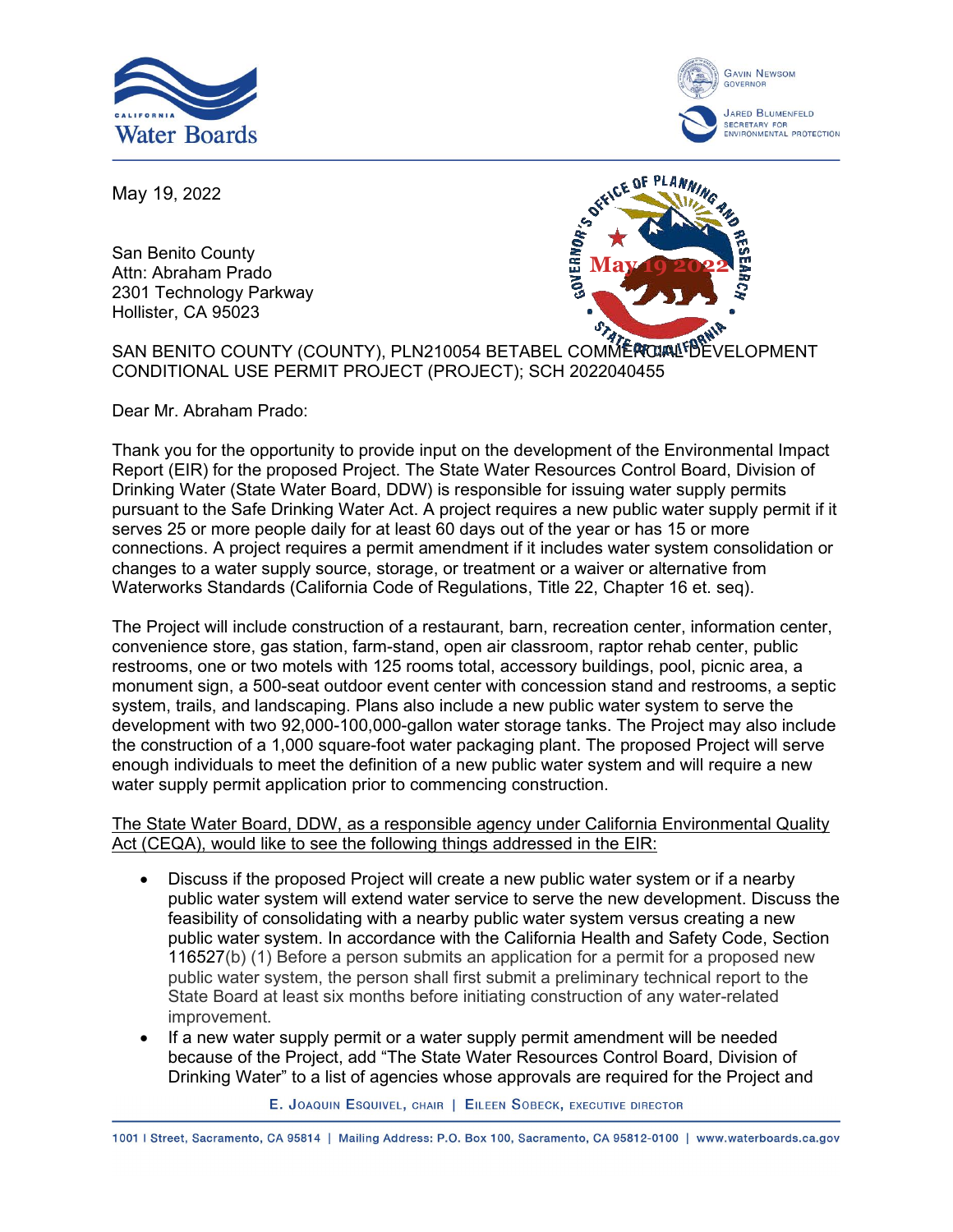"water supply permit" added to the list of approvals. Please direct communication to the Division of Drinking Water, Monterey District's email address at [dwpdist05@waterboards.ca.gov.](mailto:dwpdist05@waterboards.ca.gov)

- · Provide a description of the new and existing potable water system components and ensure these components are evaluated in the EIR.
- Provide a discussion and supporting documentation on potential impacts of the Project to the Gilroy-Hollister Valley- North San Benito groundwater basin; on recharge; on the amount of water needed to serve the Project; on if sufficient water is available for normal, dry, and multi-dry years; on how the Project will influence groundwater management of the basin; and a discussion on existing nearby wells that may be influenced by the Project.
- · Discuss potential upstream flooding impacts on the Project, downstream flooding impacts from the Project, related to the protection of water quality.

Central Coast Regional Water Quality Control Board (Central Coast Water Board), Waste Discharge Requirements (WDR) Unit also has the following comments regarding coordination and the EIR:

· The County of San Benito does not have an approved Local Agency Management Plan for the oversight of onsite wastewater treatment systems. As a result, the applicant shall apply for a wastewater discharge permit from the Central Coast Water Board. We encourage the applicant to reach out to the Central Coast Water Board staff at [RB3-](mailto:RB3-WDR@Waterboards.ca.gov) [WDR@Waterboards.ca.gov](mailto:RB3-WDR@Waterboards.ca.gov) for a pre-application consultation early in the project's planning process.

Once the CEQA document is ready to be circulated for public review, please ensure that the State Water Board, DDW Monterey District Office and the Central Coast Water Board, WDR Unit is notified. The State/Regional Water Board staff will review the draft CEQA document and provide additional comments, if necessary.

Please contact Jennifer Epp of the Central Coast Water Board at (805) 594-6181 or [Jennifer.Epp@wateboards.ca.gov](mailto:Jennifer.Epp@wateboards.ca.gov), if you have any questions regarding the Central Coast Water Board CEQA comments.

Please contact Lori Schmitz of the State Water Board at (916) 449-5285 or [Lori.Schmitz@waterboards.ca.gov,](mailto:Lori.Schmitz@waterboards.ca.gov) if you have any questions regarding the State Water Board CEQA comments.

Sincerely,

Lori Schmitz

Lori Schmitz Environmental Scientist Division of Financial Assistance Special Project Review Unit 1001 I Street, 16<sup>th</sup> floor Sacramento, CA 95814